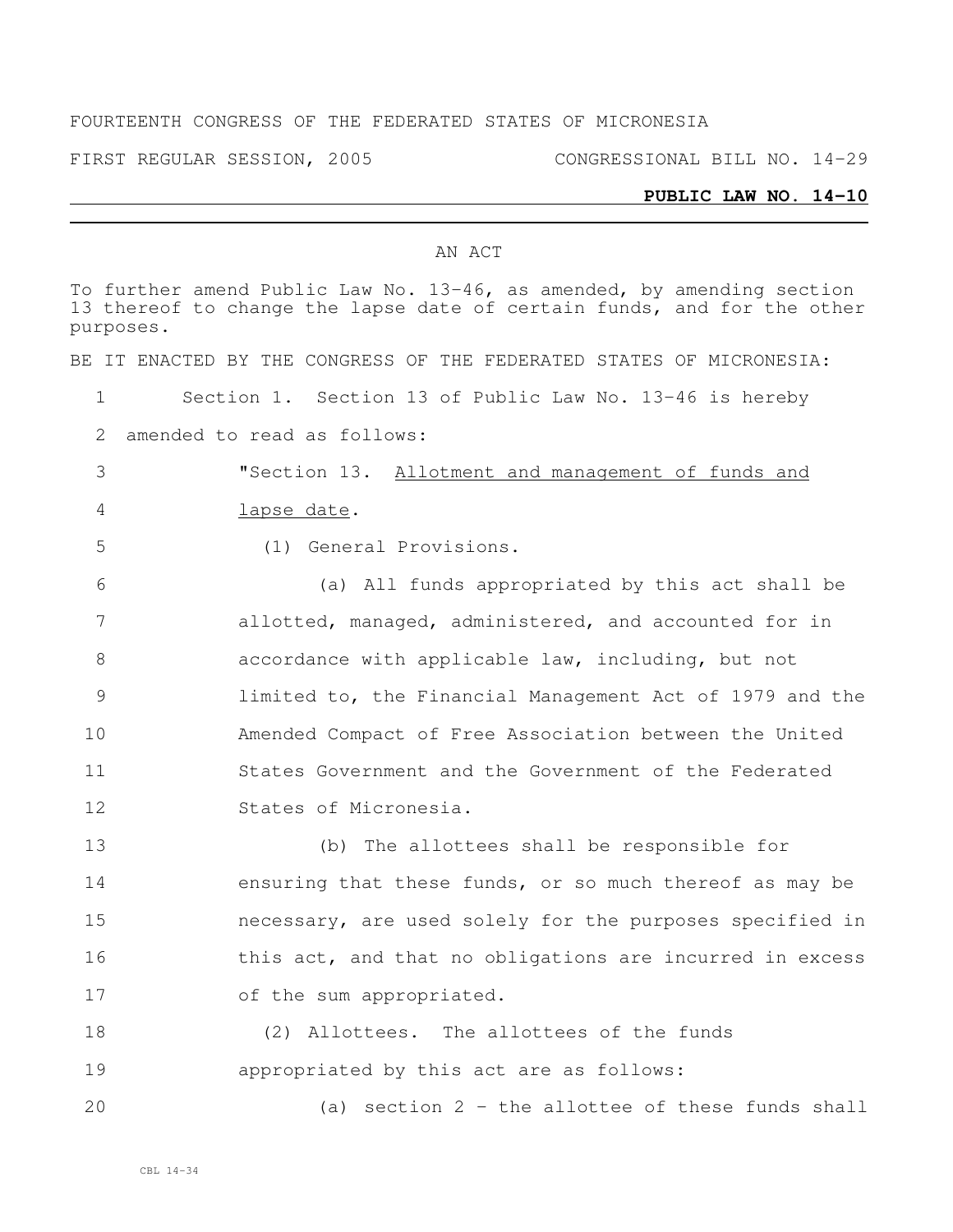# **PUBLIC LAW NO. 14-10**

| $\mathbf 1$     | be the President of the Federated States of Micronesia;    |
|-----------------|------------------------------------------------------------|
| 2               | (b) section $3$ - the allottee of these funds shall        |
| 3               | be the Speaker of the Congress of the Federated States     |
| 4               | of Micronesia;                                             |
| 5               | (c) section $4$ - the allottee of these funds shall        |
| 6               | be the Chief Justice of the Supreme Court of the           |
| $7\phantom{.0}$ | Federated States of Micronesia;                            |
| $8\,$           | (d) section $5$ - the allottee of these funds shall        |
| $\mathcal{G}$   | be the Public Auditor of the Federated States of           |
| 10              | Micronesia;                                                |
| 11              | (e) section 6 through $9$ - the allottee of these          |
| 12              | funds shall be the President of the Federated States of    |
| 13              | Micronesia; EXCEPT THAT for the following subsections of   |
| 14              | section 6 through 9 of this act, the allottees shall be:   |
| 15              | (i) section $8$ , subsection $(6)$ (a) through             |
| 16              | $(6)$ (d) - the allottee of these funds shall be the Chief |
| 17              | Justice of the respective state;                           |
| 18              | (ii) section 9, subsection (1) (a) through                 |
| 19              | $(1)$ (d) - the allottee of these funds shall be the       |
| 20              | President of the College of Micronesia-FSM;                |
| 21              | (3) Lapse Dates. The authority of the                      |
| 22              | allottees to obligate funds appropriated by this           |
| 23              | act shall lapse as of September 30, 2005, EXCEPT           |
| 24              | that funds appropriated under section 9 and                |
| 25              | subsection 8(7) (m) of this act shall not lapse."          |
|                 |                                                            |

of 3